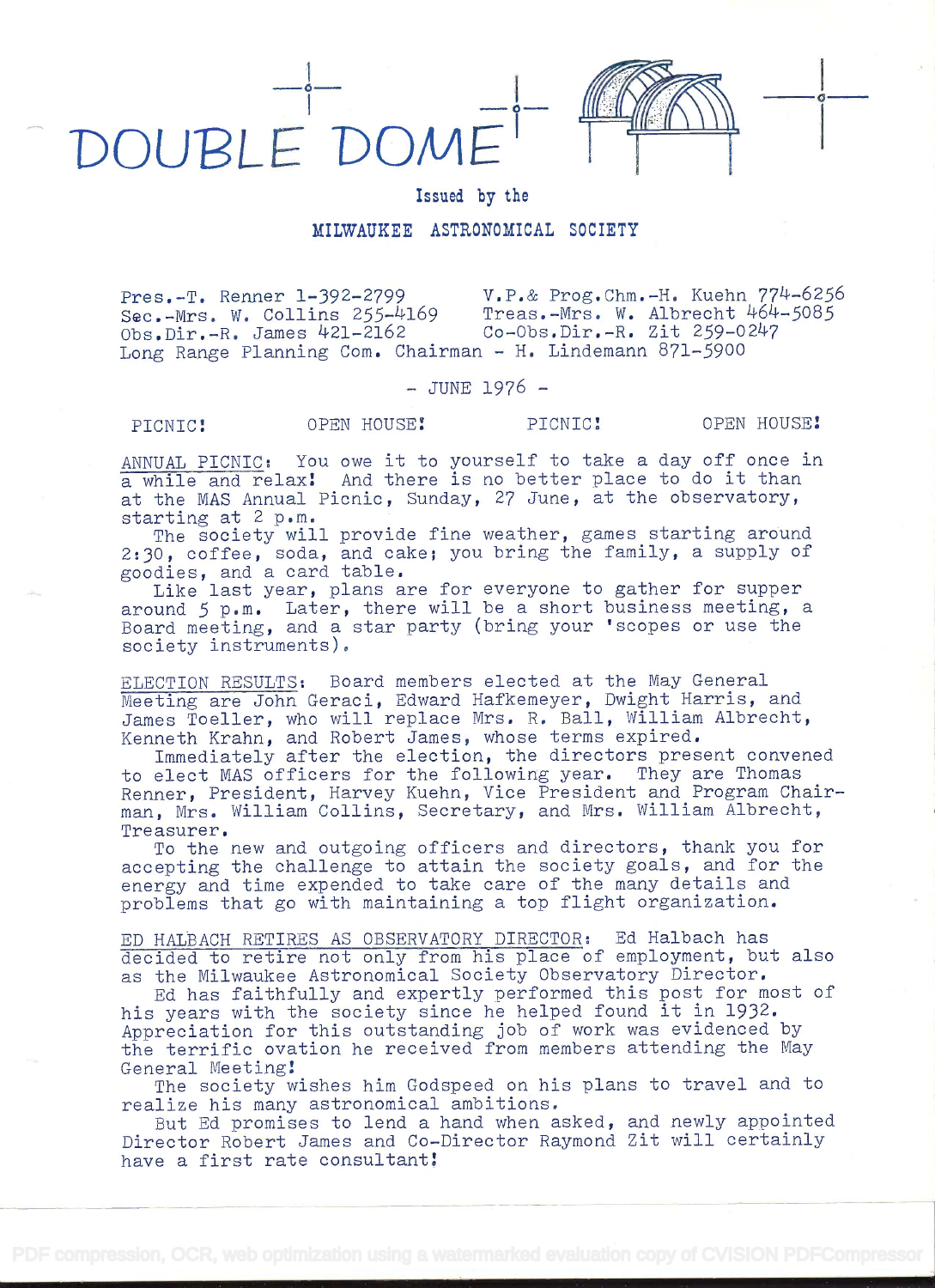OPEN HOUSE PLANS: Harvey Lindemann has started the ball rolling toward carrying out plans for the 1976 general public Open House Program to take place July 19, 26, and Aug. 2, 9, 16, 23, and 30, all Monday nights.

To make these evenings impressive and enjoyable, crews are presently busy repairing and cleaning up, and many volunteers have pledged to come out to serve as guides, telescope operators, or parking lot attendants.

But more people are needed for these tasks! Call Mr. Lindemann (871-5900) if you want to help. Sat., 10 July, has been set aside to give our facilities a quick once-over, so don't call, just come on out and bring cleaning equipment and lawn trimming tools if possible.

The various news media will soon be informed of the Open House, and hundreds of visitors are expected. Many of our new members

are gained through this program--let's make a good impression.<br>Incidentally, members should invite acquaintances. The parking Incidentally, members should invite acquaintances. donation will be  $$1.00$  per car.

MEETINGS:

- Except for a short meeting at the picnic, Sun., 27 June, there will be no general meetings during June, July, or August.
- Sun., 27 June Board of Directors. Board members will convene after the general meeting. The board will meet the fourth Fri. of July and Aug. at the observatory.
- Wed., 7 July,  $\frac{1}{4}$  Aug., 1 Sept., STAFF, 7 p.m., at the observ-<br>atory. All members of all ages welcome. All members of all ages welcome.
- 25" TELESCOPE no meetings until further notice.
- Aug. 19-22 National Convention of the Astronomical League Kutztown, Penn. If enough persons are interested, a charter bus may leave from Chicago. Check with V. Tangney (281-6533).

25" TELESCOPE FUND INCREASES: Reverend Milton Lange of Springdale, Arkansas, a member of the Society since 1940, has made a very generous contribution to the 25" Telescope Fund.

Rev. Lange never fails to stop in and say hello when he is in Milwaukee.

Thank you, Reverend, and God bless!

DUES: Dues are normally collectible by i Sept. of each year. Although that date is still quite distant, Treas. Anne Albrecht will be happy to receive them now. Individual Memberships are \$20, Family Plans are \$20 plus \$1 for each additional member, Non-Residents,  $$15$ , Juniors under 16 as of 1 Sept. 76.  $$12.50$ . and Founder Members, \$7.50.

Please remit to Mrs. Anne Albrecht,  $5648$  N.  $34$  St., Milw.,  $Wis. 53209 (464 - 5085).$ 

Contributions to the 25" TELESCOPE Fund will also be cheerfully accepted.

NEW PROPERTY CUSTODIAN: Christopher Hesseltine will be the MAS Property Custodian. If you have any society property in your possession please contact him at 765-0251 or send a list to 1515 N. Farwell Av., Milw., 53202.